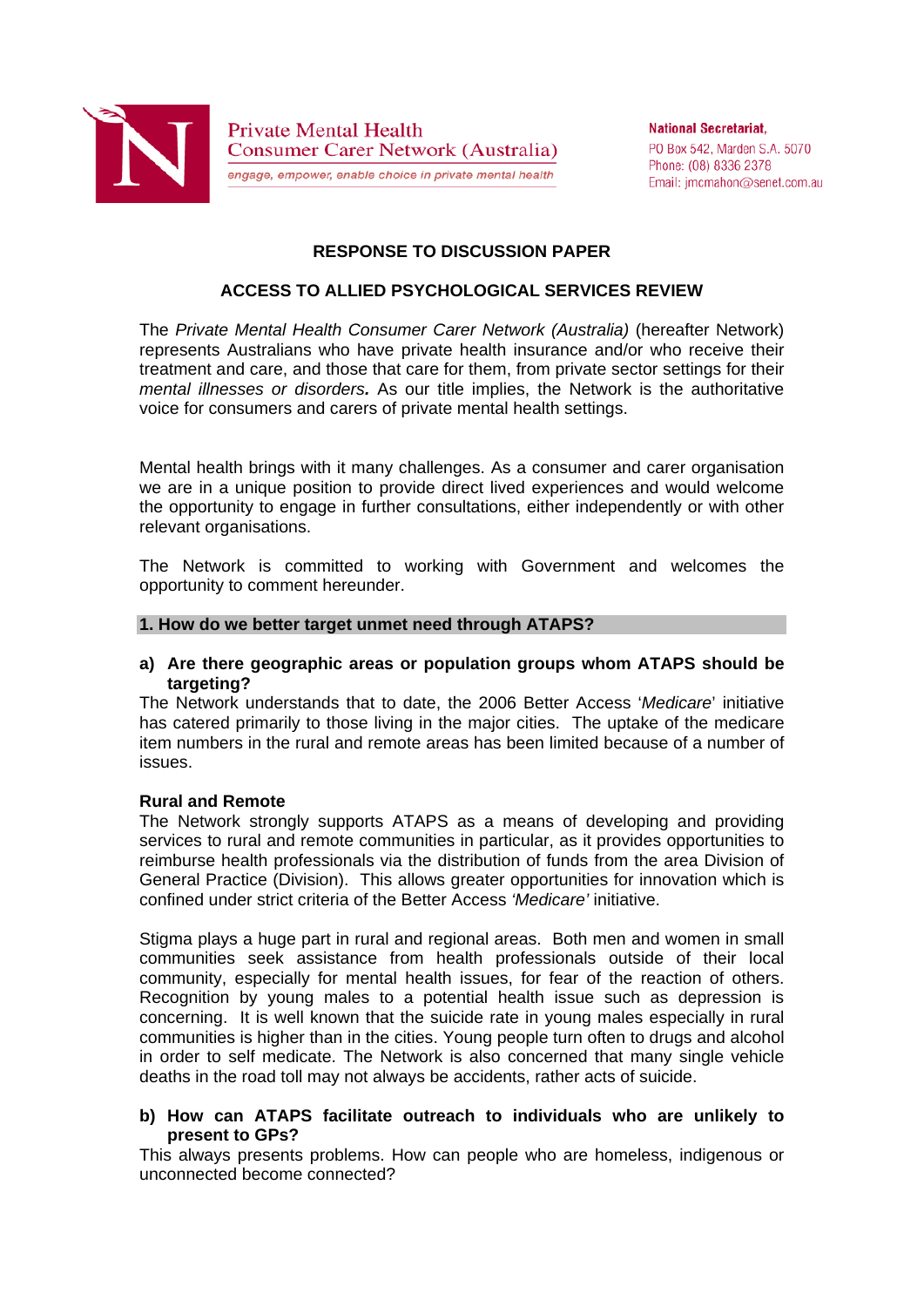It is the Network's belief that Emergency Departments, shelters, hostels, and some specific NGOs play an important role in this particular area. Other than Emergency Departments, clients of these entities with no formal connection to GPs, are their core business.

The Network would strongly support **mobile outreach services** under ATAPS be developed to identify and support the mental health needs of these people.

#### **c) Should other medical practitioners, such as paediatricians, psychiatrists and medical officers in Non-Government Organisations, be allowed to refer to ATAPS as long as there is a clinical diagnosis of a common mental disorder?**

The Network strongly supports the opportunities for referral by medical officers in NGOs to be allowed to refer to ATAPS. The question for us here is what is the definition of, and criteria for *medical officers*?

Under the current Better Access '*Medicare*' initiative, paediatricians and psychiatrists can refer to allied health professionals. The Network notes the duplication of pathways for referrals, and the funding of those services, ie Medicare or Divisions.

The Network does support the referral by paediatricians and psychiatrists to ATAPS as this provides access via direct referrals to services of nurse practitioners and indigenous mental health workers, which cannot be done, or is complicated currently under the Better Access *'Medicare'* initiative in terms of medicare item numbers.

The Network believes this is an essential link which must be retained, unless Medicare item numbers are raised for these two health professions. In noting this, we are aware of the Mental Nurse Incentive Program. We are also aware of the constraints around the issue of organisation provider numbers rather than access to a mental health nurse practitioner provider number.

#### **2. Ensuring a sustainable well qualified workforce for ATAPS?**

#### **a) What are the barriers to attracting workforce for ATAPS?**

The Network is not aware of the remuneration amounts for allied health professionals who treat consumers under ATAPS, but if the fee for services is not consistent with the Medicare rebate, this would present difficulties.

The Network also considers that the Divisions play a key role in the sustainability of the workforce, in both attracting and retaining professionals.

### **b) Are there effective workforce recruitment and retention models that work in the current ATAPS projects, especially in Indigenous and rural and remote communities?**

The Network would like to raise the issue of financial incentives. Currently we understand that financial incentives are paid to **teachers** for instance, to travel and work in rural and remote communities. These comprise an initial upfront payment, followed by a secondary payment upon completion of a 3 year period in these areas. Whether we like it or not, financial incentives are mostly the prompts to sustain workforces of whatever capacity, in these areas.

**c) Further, how may we ensure continuity of service and retention within the current ATAPS workforce, especially in Indigenous and remote communities?**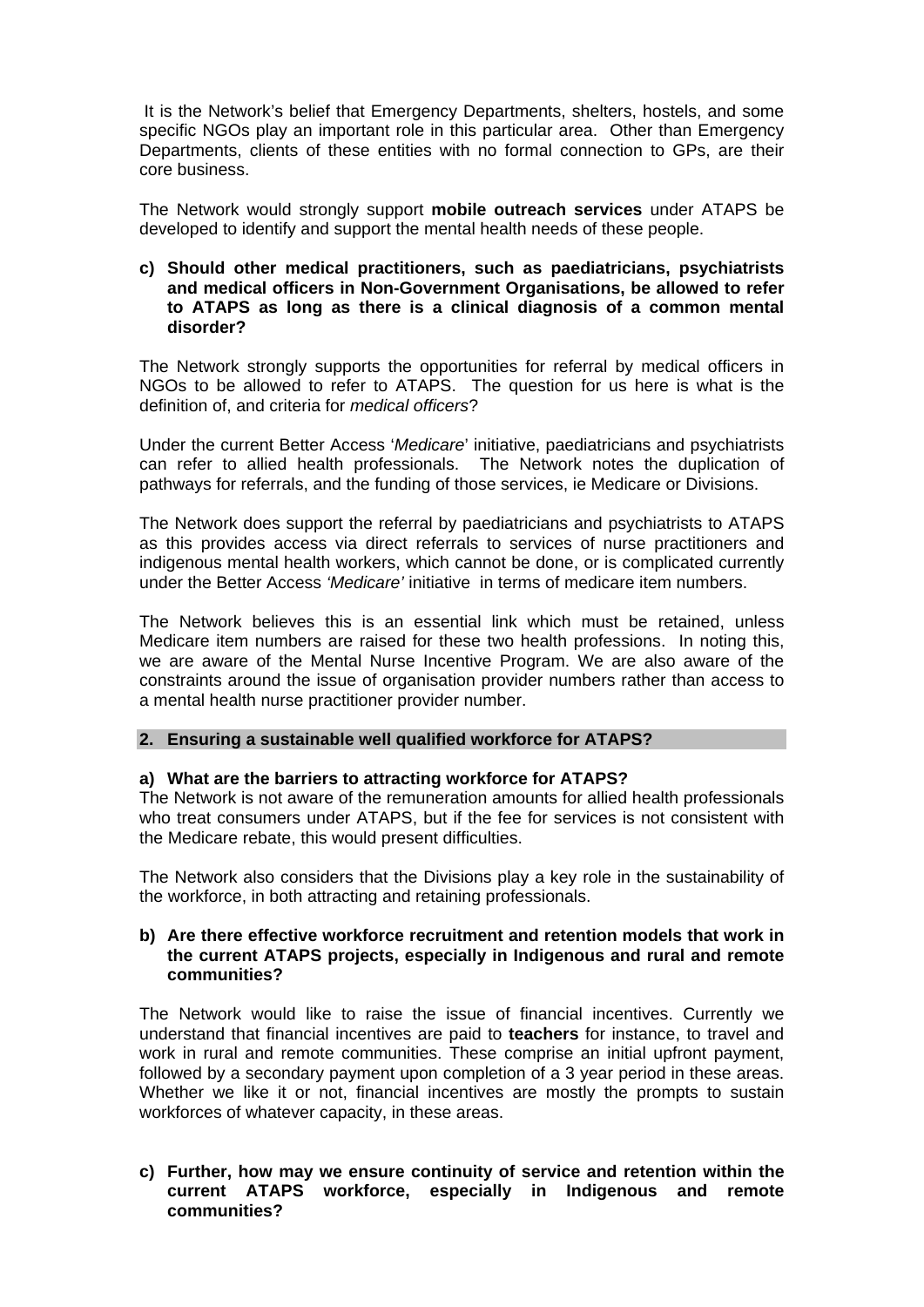See above

### **d) What are the challenges to ATAPS due to workforce issues?**

The ability to provide quality mental health care is at the forefront of concerns for those with mental health issues. The limited services particularly in rural, remote and indigenous communities are already a critical issue, and we cannot see the challenges to be any different.

#### **3. Selecting a fundholder organisation to provide ATAPS**

## **a) Should Divisions of General Practice continue to be sole fundholders for ATAPS projects?**

The Divisions already have established professional links with the GPs in their defined area, and it makes good sense to continue this link.

**b) Are there other entities that may be better placed to meet service gaps in particular regions or for particular target groups, such as Indigenous communities?** 

The Network is unable to address this point because of lack of knowledge in this area.

However, we do wonder if a suitable alternative fund holder for the Indigenous communities could be the management corporation overseeing the governance of the community.

**c) Should the funded organisation be required to apply for funding through demonstrating links to target populations, capacity to work with GPs and a history of operational efficiency?** 

The Network considers these criteria to be crucial.

#### **4. How can ATAPS become more efficient and effective?**

**a) Should funding formulas for ATAPS move to a mixture of performance based funding and activity based funding?** 

The Network is always conscious of funding formulas as we strive to ensure that the Australian private sector does not duplicate the USA health system of managed care. This essentially represents a financial decision to provide a particular service over the clinical imperative.

As long as this does not occur, ( ie deference to a financial rather than a clinical decision) the Network considers that performance and activity based funding formulas would be consistent.

#### **b) How can we ensure a high quality service is delivered through ATAPS?**

We consider that to ensure a high quality service, the elements of sufficient, well qualified, good mix of health professions is essential. To retain these professionals, adequate remuneration and incentive based models of remuneration needs to be considered.

**c) Would efficiencies be created through the streamlining and rationalisation of potentially duplicative programs such as the Mental Health Services in Rural and Remote Areas measure, the Mental Health Support for Drought Affected Communities initiative and ATAPS programs?** 

Duplication is always an issue with ATAPS and other existing initiatives, however we believe the opportunities for greater flexibility, innovative service delivery is the key to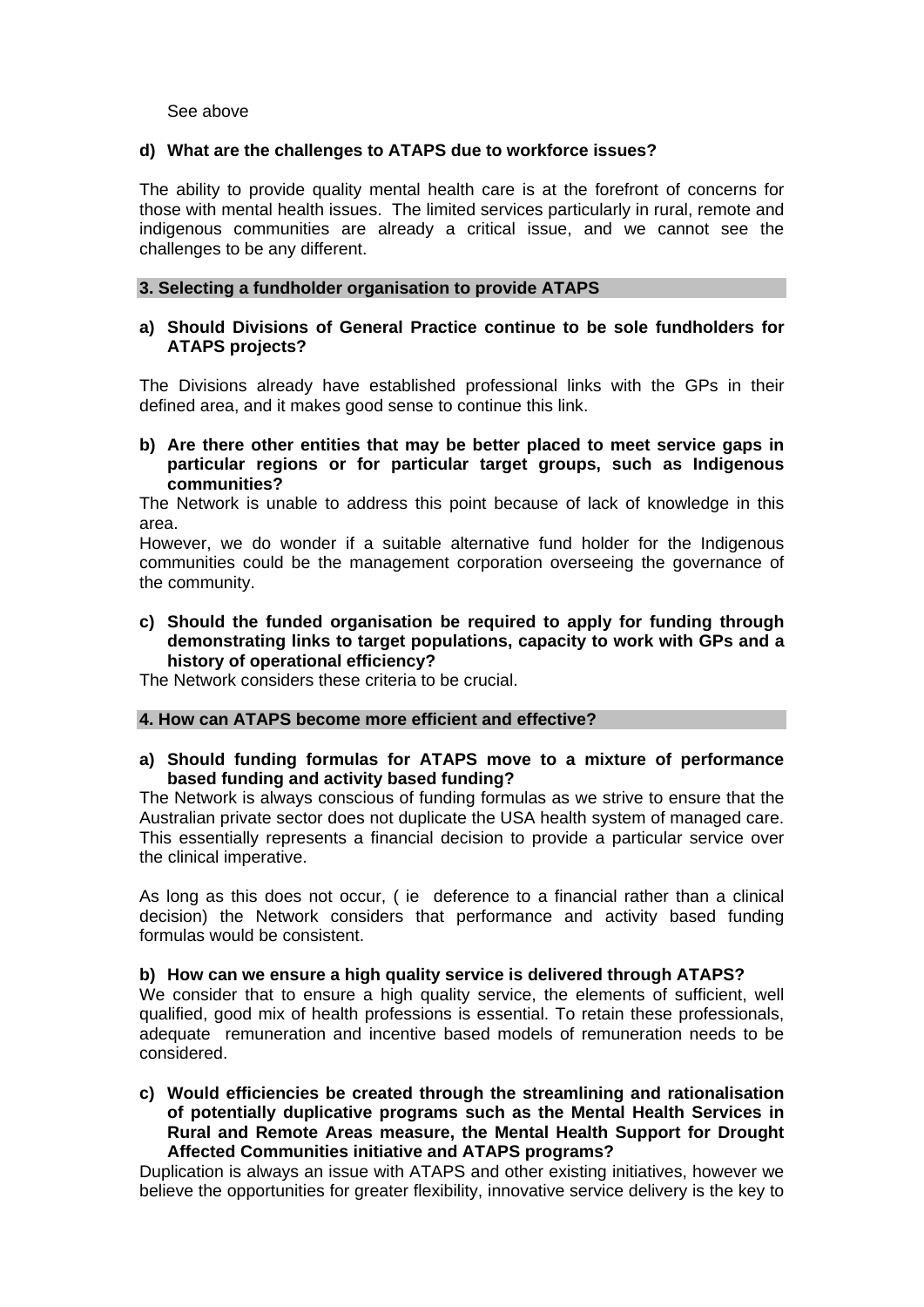ATAPS. We also believe that ATAPS is most useful in the rural and remote areas which data suggests the Better Access *'Medicare'* initiative is not reaching.

It would make sense to streamline and rationalise programs in these specific areas.

# **5. Should ATAPS continue to be a universal program?**

## **a) Where should ATAPS be provided?**

Throughout this response, the Network has predominantly focussed on the rural, remote and indigenous communities. We believe this is the major strength of ATAPS. We do note that the uptake is especially relevant to low socio-economic communities and this also need to be retained.

## **b) If a more selective approach to funding ATAPS is pursued, what criteria should be applied to develop an equitable funding formula and to select areas or organisations for funding?**

The discussion paper outlines clear ways forward. If ATAPS were to be focussed specifically to the rural, remote, indigenous and particularly low socio-economic communities, it would make good sense to appropriate funds to these areas that ATAPS specifically addresses. Given the huge uptake of the Better Access *'Medicare'* initiative in the cities, it would make sense to develop a more equitable funding formula.

**6. Should ATAPS be a platform for the provision of telephone and web based psychological services to help promote access in rural areas?** 

# **a) Is there a role under a future ATAPS for 'virtual' services provided by professionals through telephone or web to supplement face to face services under ATAPS in rural areas?**

The Network considers that urgent consideration needs to be given to allow these type of services to be accessed.

We consider more work needs to be undertaken as a matter of urgency to develop new, and refine existing web-based and IT technological alternatives. Additional to these alternatives, the incorporation of tele-medicine or tele-psychiatry services in designated GP practices with accompanying payment incentives should be considered as a matter of urgency.

The Network also considers greater use could and should be made of an individual's computer – ie face to face connections with a health professional via the web-cam technology.

# **b) What would be the risks and benefits of such models?**

Perhaps the risks would be via telephone based services where face to face contact is not possible. The health professional would therefore be unable to see if someone was disturbed.

In terms of benefits, as we have mentioned previously, stigma is a real issue and the great use of innovation via IT models, virtual clinics and e-therapies under ATAPS is strongly supported by the Network.

## **c) What other innovative service models could be explored through ATAPS?**

Greater role of GPs in terms of recalls for health checks.